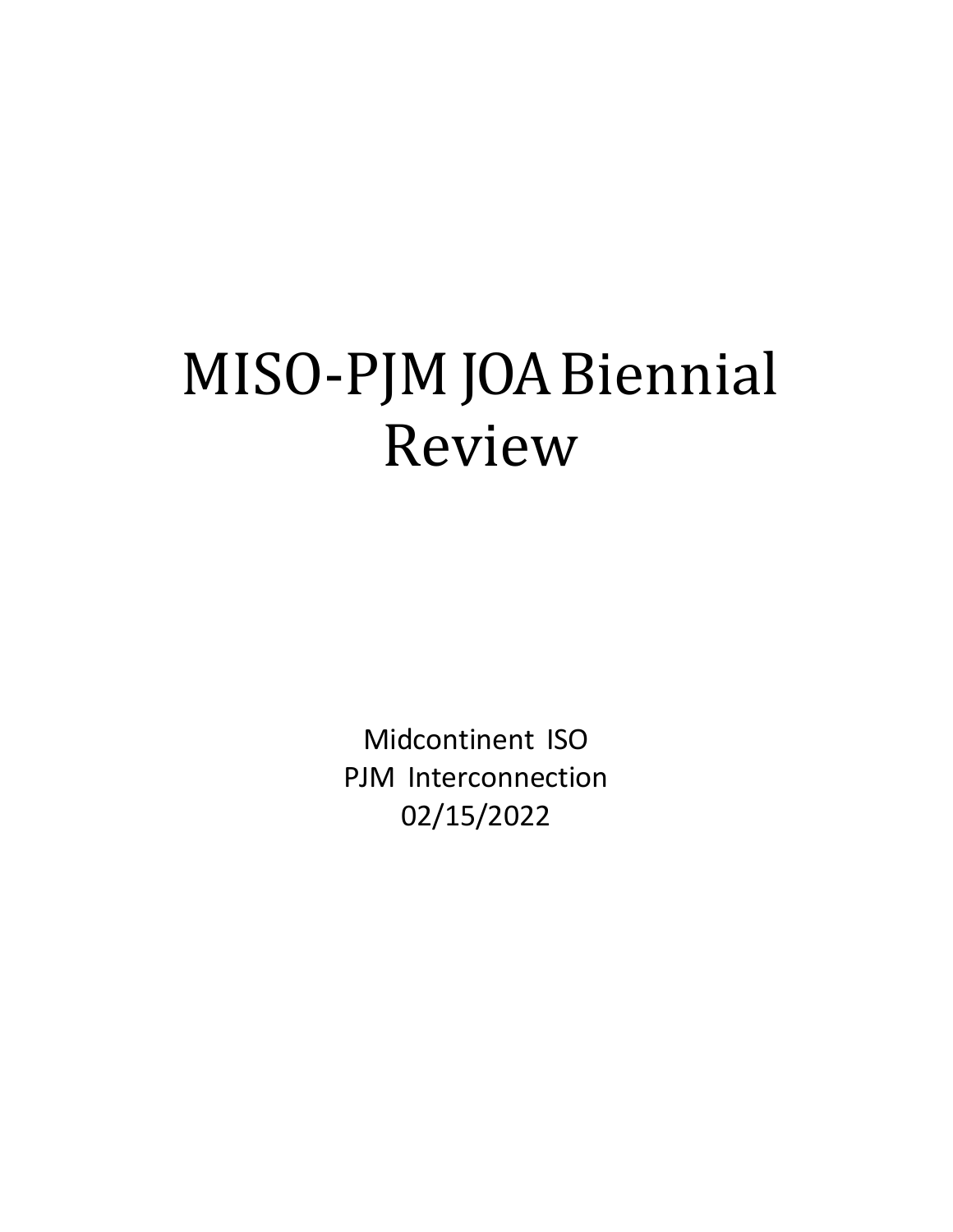# 1. Background

On January 4, 2011, Midcontinent Independent System Operator, Inc. (MISO) and PJM Interconnection, LLC (PJM) filed a joint Settlement Agreement to resolve two MISO complaints against PJM and one PJM complaint against MISO. On June 6, 2011, the Federal Energy Regulatory Commission (FERC) approved the Settlement, and accepted the proposed tariff revisions, effective the date of the order, subject to a compliance filing.

In the Settlement, MISO and PJM agreed to conduct a review of the processes and procedures used to implement the Joint Operating Agreement (JOA) between the two organizations. Accordingly, Utilicast, LLC was retained jointly by MISO and PJM to conduct this review. Utilicast completed the JOA Baseline Review report on January 20, 2012. This review found that both MISO and PJM were in conformance with the JOA provisions, but that there were opportunities for increased communication and documentation that might proactively prevent future conflicts. These items were detailed in a series of eighteen findings and recommendations.

The Settlement Agreement also specifies that beginning two years after the issuance of the JOA Baseline Review and every two years thereafter, MISO and PJM shall conduct a review of the changes made to each Party's processes used to implement the JOA since the previous review, or in the case of the first review, since the JOA Baseline Review. The first MISO-PJM Biennial Review was finalized on January 20, 2014, and addressed the following items: Change Management Logs, status of JOA baseline review recommendations, and FERC Orders.

This report is the fifth MISO-PJM JOA Biennial Review and follows a similar format as the report published in 2020 with sections addressing the following items: Change Management Logs, status of 2020 MISO-PJM Biennial Review recommendations, and FERC filings.

The Change Management Log is a document which is jointly maintained by PJM and MISO and tracks systemic changes and process and procedure changes on an ongoing basis. That Log is detailed in section 2 of this report. The status of the recommendations included in the 2020 Biennial Review is discussed in Section 3. Section 4 covers the FERC Orders received relating to the MISO-PJM JOA that has been implemented since the 2020 Biennial Review.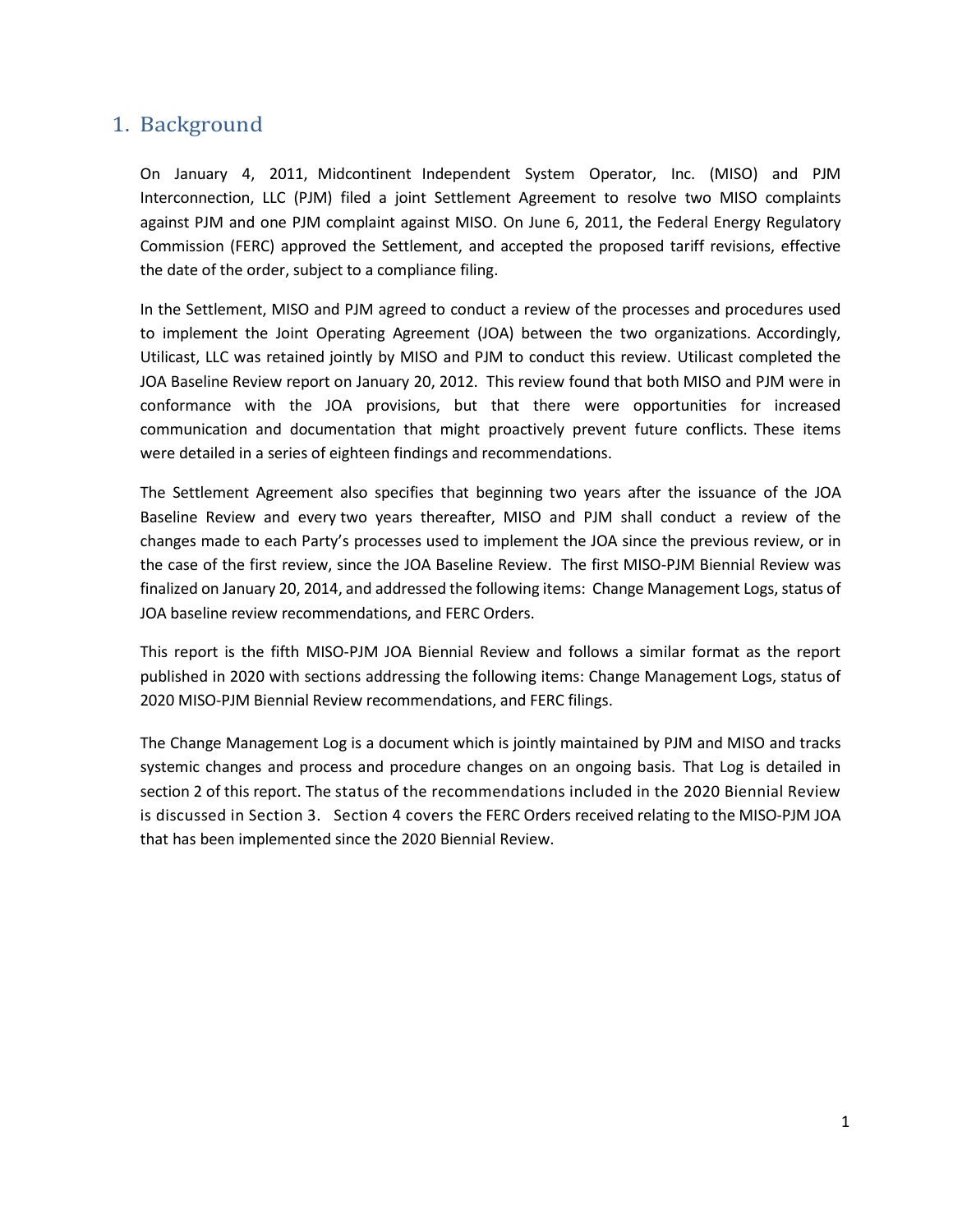# 2. Change Management Log

# 2.1.Change Management Log Summary

The following table is a summary of the implemented changes in processes or systems as detailed in the Change Management Log.

| <b>Item</b>  | <b>Name</b>                     | <b>Description</b>                                                                                                                                                                                                                                                                                                                                 | <b>Status</b> | <b>Date</b> |
|--------------|---------------------------------|----------------------------------------------------------------------------------------------------------------------------------------------------------------------------------------------------------------------------------------------------------------------------------------------------------------------------------------------------|---------------|-------------|
| 1            | <b>PJM Relief</b><br>Request    | This enhancement changes how relief<br>request adders are applied when the<br>NMRTO can control a PJM owned<br>flowgate. It allows for the NMRTO.<br>With cheaper generation to receive a<br>potentially larger relief request for<br>scenarios when MRTO fully not solving<br>the flowgate.                                                       | Implemented   | 7/25/2019   |
| $\mathbf{2}$ | <b>GLH</b>                      | GridAliance (GLH) is a new LBA joined<br>MISO on 3/1/2020. There might be<br>scenario when new LBA will not have<br>any load in its LBA other than station<br>load. MISO has updated its Market Flow<br>Calculator engine to handle 0 load MW<br>scenarios to avoid potential divide by<br>zero instances. Updates were<br>implemented on 10/8/19. | Implemented   | 3/1/2020    |
| 3            | PJM GSF<br>Cutoff<br>Adjustment | PJM implemented moving GSF<br>(Generation Shift Factor) Cutoff to 0.0%<br>in RT/DA dispatch and commitment<br>engines                                                                                                                                                                                                                              | Implemented   | 11/20/2019  |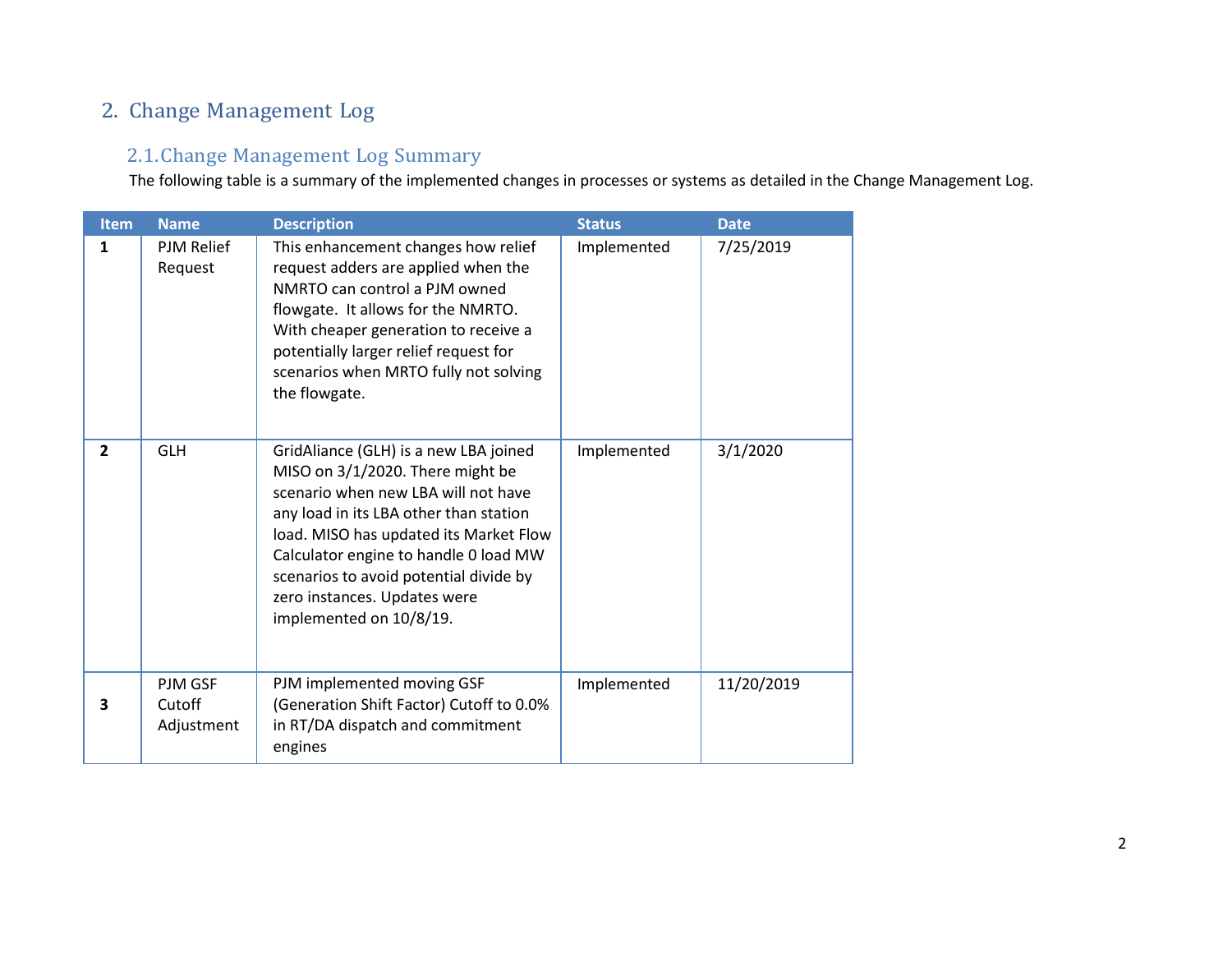| Constraint<br>Relaxation         | MISO and PJM turned off application of<br>constraint relaxation on M2M<br>flowgates.                                                                               | Implemented | 7/13/2020 |
|----------------------------------|--------------------------------------------------------------------------------------------------------------------------------------------------------------------|-------------|-----------|
| MISO GSF<br>Cutoff<br>Adjustment | On October 1 <sup>st</sup> , MISO began reducing<br>the GSF (Generation Shift Factor) Cutoff<br>limit used in the DA/RT dispatch and<br>commitment market engines. | Open        | 10/2021   |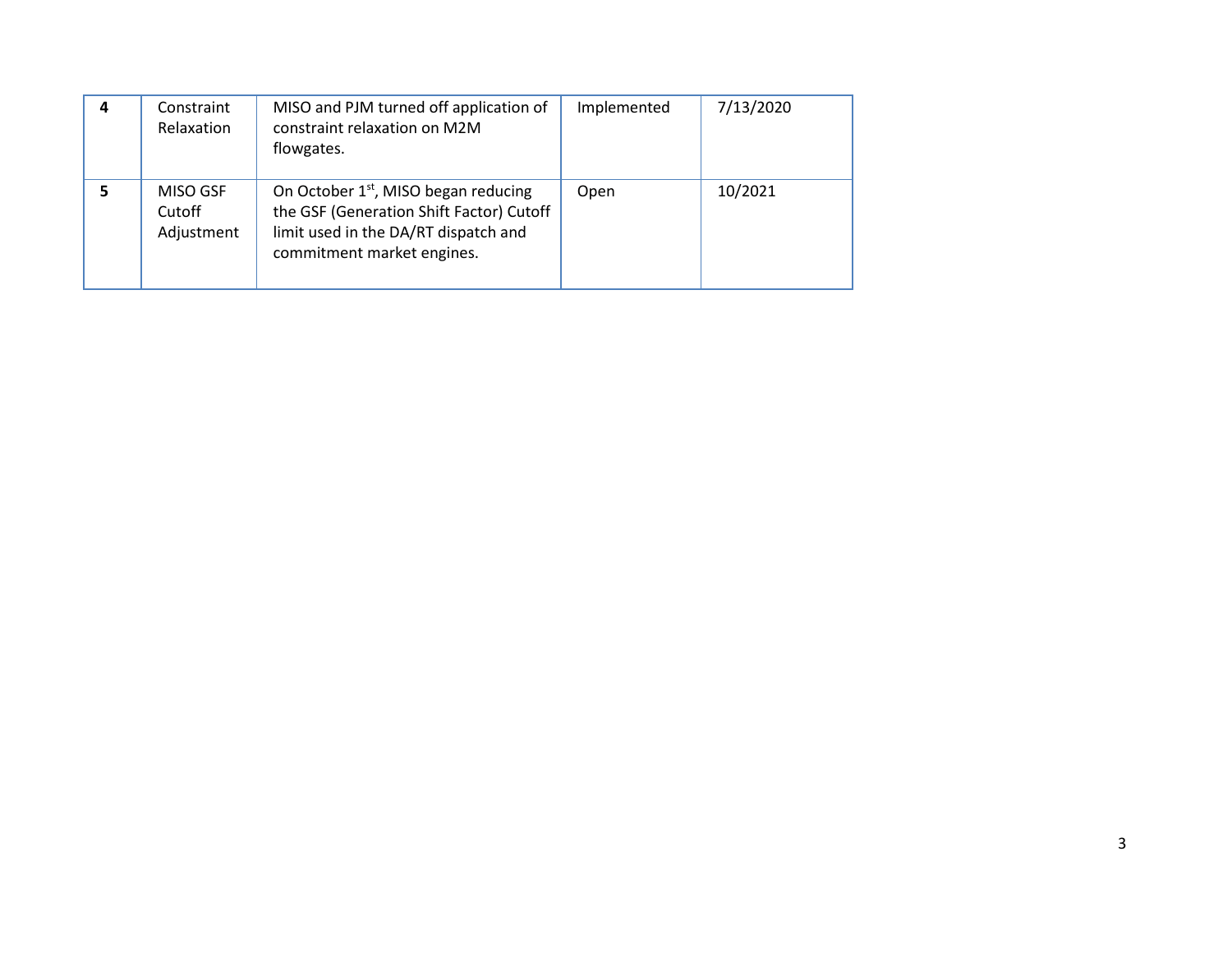# 2.2 Discussion

The Change Management Log is a jointly maintained document that details any system or process change related to the MISO/PJM Joint Operating Agreement. Each entry on the Change Management Log is agreed to by MISO and PJM, and it is used as a vehicle to ensure all parties are informed of changes that could potentially impact the implementation of the JOA. Items in the log are classified as open, closed or implemented. Open items are undergoing discussion or are in the process of being implemented. Items that work stopped with no further intention of implementation are marked closed and Implemented Items are finalized in the systems/processes. The Change Management Logs are discussed on a weekly basis and posted to the MISO and PJM websites on a quarterly basis.

The following section summarizes the implemented changes per the log:

- 1. PJM Relief Request This enhancement changes how relief request adders are applied when the NMRTO can control a PJM owned flowgate. It allows for the NMRTO. With cheaper generation to receive a potentially larger relief request for scenarios when MRTO fully not solving the flowgate.
- 2. GLH GridAliance (GLH) is a new LBA joined MISO on 3/1/2020. There might be scenario when new LBA will not have any load in its LBA other than station load. Change has been deployed as of 10/8/19 in MISO's MFC engine to avoid divide by 0 scenarios when Load is zero.
- 3. PJM GSF Cutoff Adjustment PJM reduced the Generation Shift Factor (GSF) Cutoff in its market commitment and dispatch engines to from 1.5% to 0%. This change was implemented in the PJM market systems on November 20, 2019.
- 4. Constraint Relaxation Based on FERC approved MISO/PJM JOA filings (filed Dec 2019, approved March 2020) MISO and PJM turned of application of constraint relaxation in the M2M binding process on July  $13<sup>th</sup>$ , 2020. MISO and PJM will use the Transmission Constraint Penalty Factor (TCPF) when the MRTO is not able to solve the constraint. TCPF value is \$2000 for MISO owned M2M constraints and \$1,000 for PJM owned M2M constraints. This logic change also allows the MRTO to use the NMRTO shadow price as the Marginal Value Limit when the MRTO is not solving but the NMRTO can solve the constraint at a value below the MRTO TCPF.
- 5. MISO GSF Cutoff Adjustment On October  $1^{st}$  2021, MISO initiated the first phase of this project by reducing the Generator Shift Factor (GSF) Cutoff from 1.5% to 1.25% in its dispatch and commitment market engines. Quarter percent reduction are anticipated every quarter until a base of 0.5% is reached or system performance limitations prevent further reduction.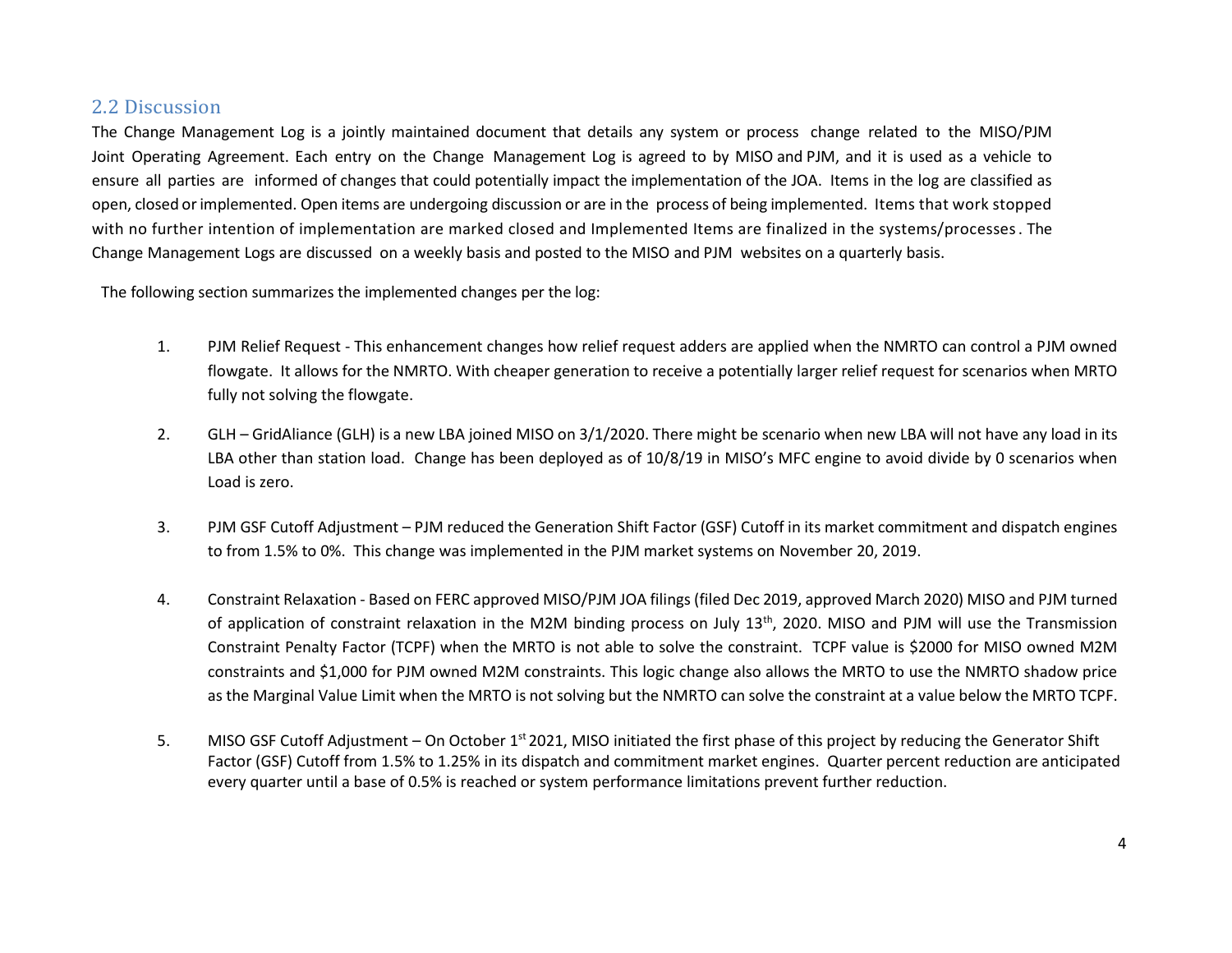# 3. Status of 2020 Biennial Review Recommendations and MISO/PJM Responses

In the 2020 JOA Biennial Review report, issued February 28, 2020 MISO and PJM staff identified multiple recommendations to improve the coordination of M2M activities between MISO and PJM. The following section summarizes the recommendations and their current status. When necessary, section 3.2 provides a narrative description of recommendation language and MISO's and PJM's responses to those recommendations and corresponding action items:

# 3.1 Summary

Topics are ordered based on Status in following table. Ongoing items are listed first and Completed items listed later.

The status Complete means the initial scope as identified by previous Biennial Review has been completed and any future scope of work will be developed as needed. Regardless of status, PJM and MISO are always looking to appropriately enhance any aspects of their joint coordination defined in the JOA.

| <b>Biennial</b><br><b>Report</b> | <b>Topic</b>                     | <b>2020 Biennial</b><br><b>Recommendation</b> | <b>Description</b>                                                                                                                                                                                                                                          | <b>Status</b> |
|----------------------------------|----------------------------------|-----------------------------------------------|-------------------------------------------------------------------------------------------------------------------------------------------------------------------------------------------------------------------------------------------------------------|---------------|
| 3.2.1                            | Documentation                    |                                               | Documentation is complete, MISO & PJM are currently<br>reviewing the Michigan Ontario PAR document for any needed<br>revisions.                                                                                                                             | Ongoing       |
| 3.2.2                            | <b>Energy Price</b><br>Formation |                                               | MISO and PJM are evaluating what price formation changes in<br>both markets means for the Market-to-Market Process. These<br>changes are likely to be a subset of a broader set of<br>enhancements to the Market-to-Market process in the distant<br>future | Ongoing       |
| 3.2.3                            | <b>Power Swings</b>              |                                               | MISO and PJM are looking to implement changes to M2M<br>process to mitigate power swings. Similar changes were<br>implemented on MISO/SPP M2M flowgates in Jan 2018 as well<br>as relief request enhancements in 2020.                                      | Ongoing       |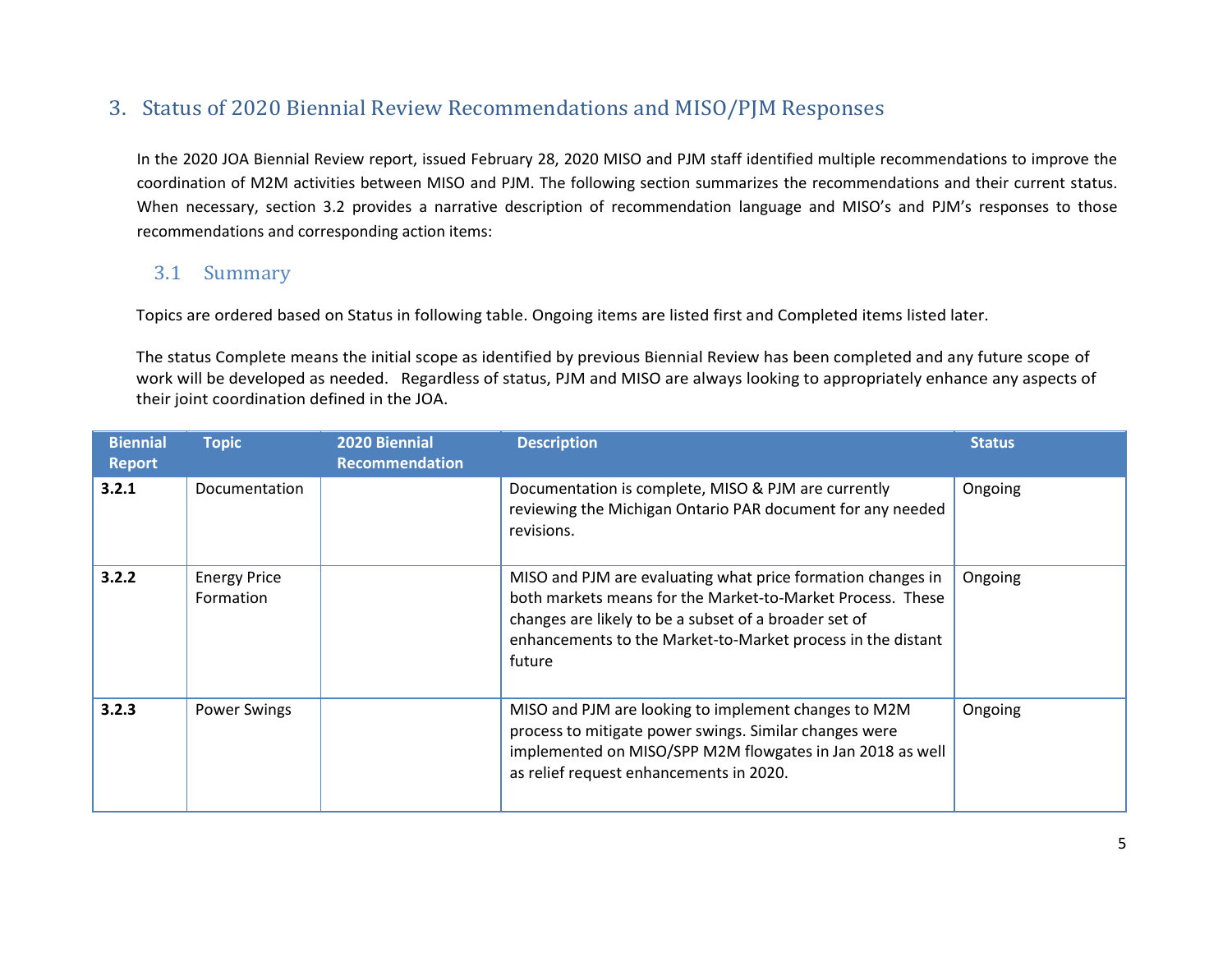| <b>Biennial</b><br><b>Report</b> | <b>Topic</b>             | 2020 Biennial<br><b>Recommendation</b> | <b>Description</b>                                                                                                                                                                                                                                                                                                                   | <b>Status</b> |
|----------------------------------|--------------------------|----------------------------------------|--------------------------------------------------------------------------------------------------------------------------------------------------------------------------------------------------------------------------------------------------------------------------------------------------------------------------------------|---------------|
| 3.2.4                            | <b>Freeze Date</b>       |                                        | MISO and PJM, in conjunction with the rest of the CMPWG are<br>working on updating the various components of Firm Flow<br>Limits (FFLs) and Firm Flow Entitlements (FFEs) utilized in the<br>Congestion Management Process (CMP) and Joint Operating<br>Agreements (JOA), respectively.                                              | Ongoing       |
| 3.2.5                            | <b>TUS</b>               |                                        | Enhance the MISO-PJM Transmission Upgrade Study process<br>to account for entitlements associated with approved PJM<br>and/or MISO transmission upgrades.                                                                                                                                                                            | Completed     |
| 3.2.6                            | Constraint<br>Relaxation |                                        | MISO and PJM are drafting JOA language changes and<br>developing software implementations that will change how<br>Constraint Relaxation Logic is applied in the real-time<br>Market-to-Market coordination process. These changes are<br>expected to be effective in Q1 of 2020 (FERC filings ER20-34,<br>ER20-648 refer Section 4). | Completed     |
| 3.2.7                            | M2M Flowgate<br>Criteria | New 2021                               | Improve the testing criteria for defining Market-to-Market<br>constraints.                                                                                                                                                                                                                                                           | <b>New</b>    |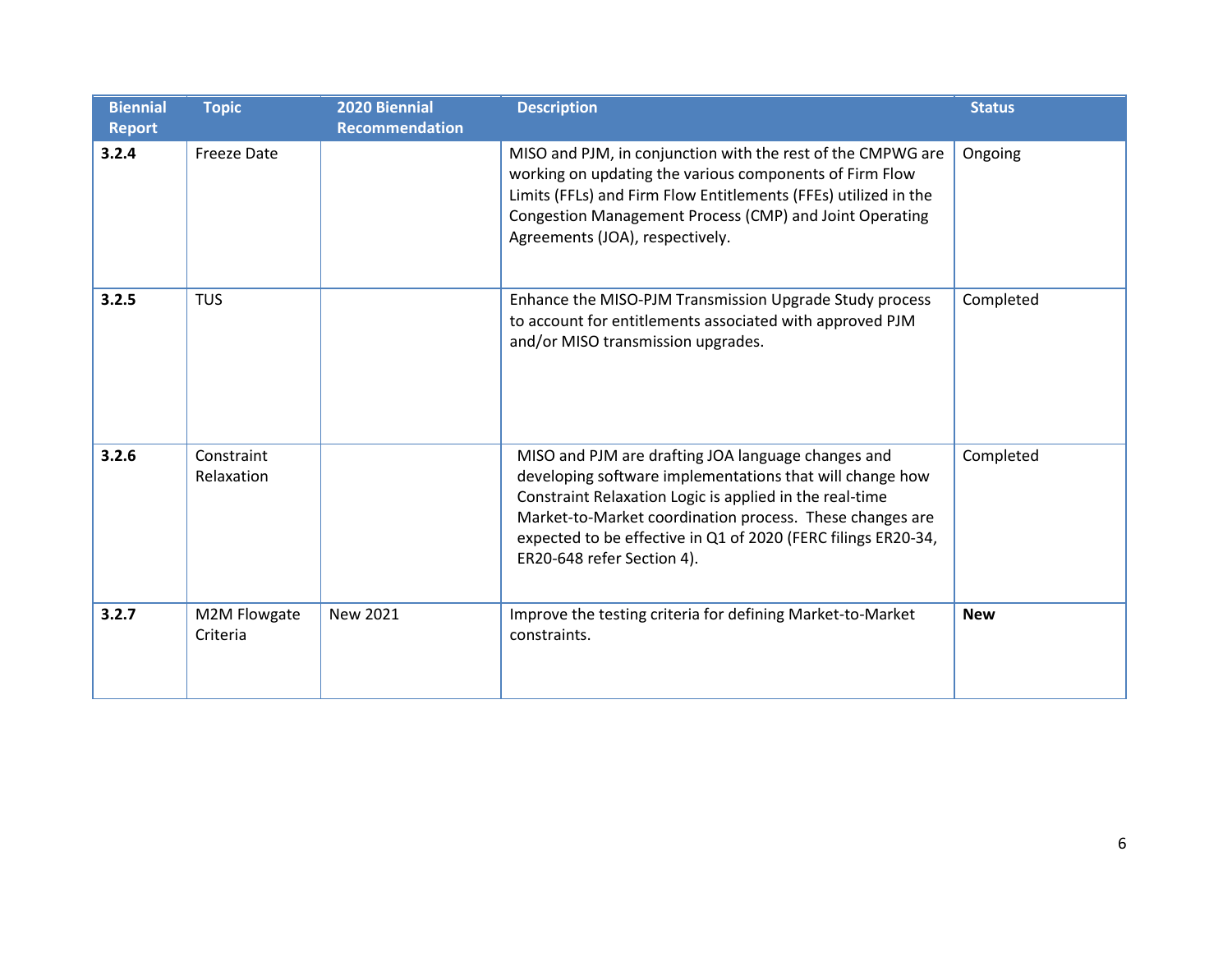# 3.2 Discussion

# **3.2.1 Documentation:**

# *3.2.1.1 2020 Biennial Report Recommendation:*

This recommendation originated in the 2016 Biennial Report, with the recommendation coming from the latest report future actions items indicates that MISO and PJM to continue to enhance documents and process guides as needed.

# *3.2.1.2 MISO and PJM Joint Response and Changes:*

With improved coordination and incremental changes, additional documents may be identified as needed. MISO and PJM continue to work together to identify new documents as well as to update existing documents to reflect the new changes.

The procedure that documents flowgate coordination between MISO and PJM have been completed and includes updates as needed in 2019 and 2020. Similar for Outage Coordination practices. As of this writing, the Michigan Ontario PARS (MOPI) Document is expected to be completed Q1 of 2022.

# *3.2.1.3 Future action items:*

In addition to finalizing the MOPI document, MISO and PJM will continue to enhance documentation and process guides as needed.

## **3.2.2 Price Formation:**

## *3.2.2.1 2020 Biennial Report Recommendation:*

This is a new recommendation as of the 2020 Biennial Review.

## *3.2.2.2 MISO and PJM joint response and changes:*

MISO and PJM are evaluating what price formation changes in both markets means for the Marketto-Market Process. These changes are likely to be a subset of a broader set of enhancements to the Market-to-Market process in the distant future.

## *3.2.2.3 Future action items:*

MISO and PJM are currently evaluating.

Latest information on MISO side is available here:

 [https://www.misoenergy.org/stakeholder-engagement/MISO-Dashboard/continued](https://www.misoenergy.org/stakeholder-engagement/MISO-Dashboard/continued-reforms-to-improve-scarcity-pricing-and-price-formation/)[reforms-to-improve-scarcity-pricing-and-price-formation/](https://www.misoenergy.org/stakeholder-engagement/MISO-Dashboard/continued-reforms-to-improve-scarcity-pricing-and-price-formation/)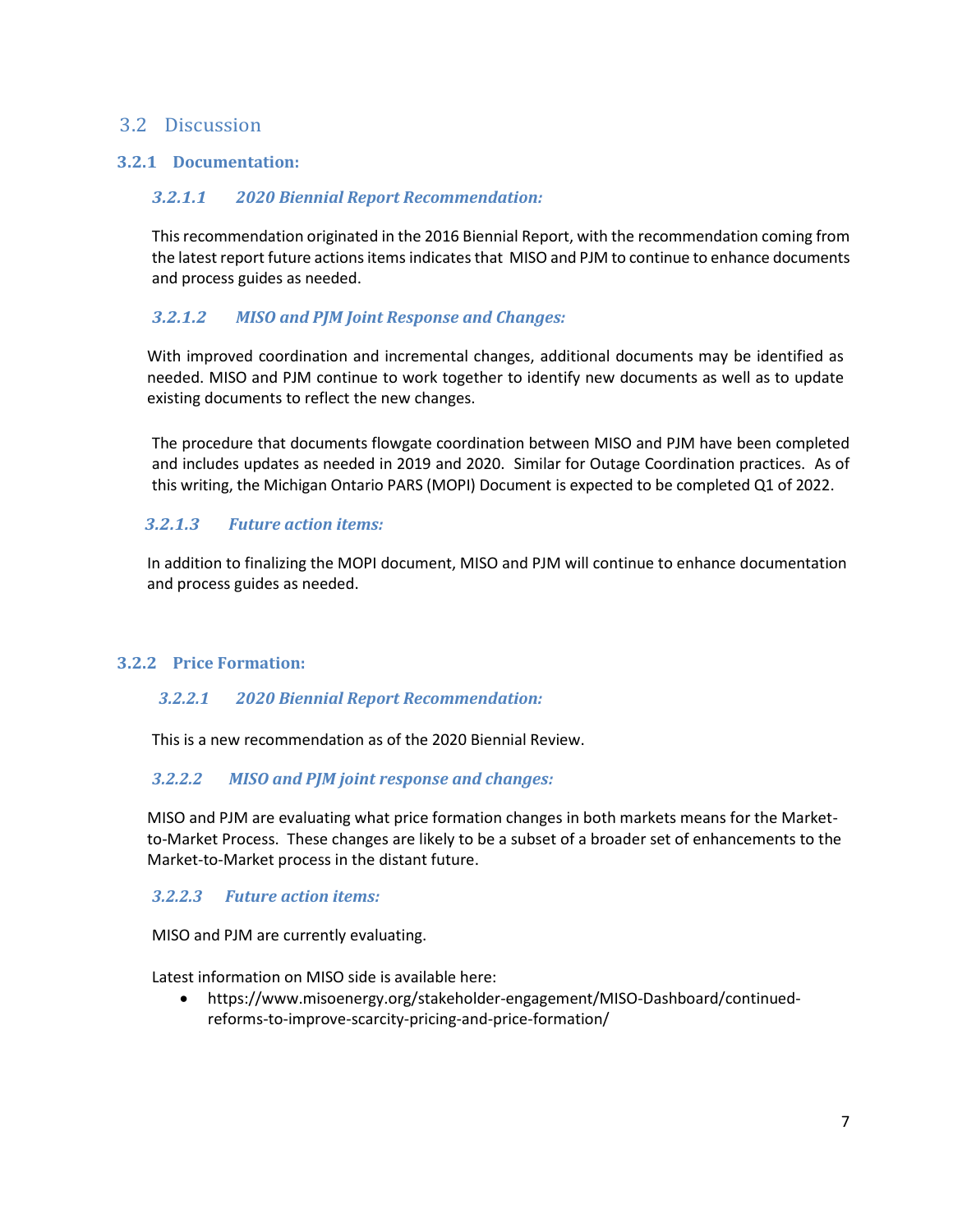Latest information on the PJM side is available here:

- [https://www.pjm.com/committees-and-groups/issue-tracking/issue-tracking](https://www.pjm.com/committees-and-groups/issue-tracking/issue-tracking-details.aspx?Issue=6decc213-ec91-4ccf-b75c-3be72fe0d347)[details.aspx?Issue=6decc213-ec91-4ccf-b75c-3be72fe0d347](https://www.pjm.com/committees-and-groups/issue-tracking/issue-tracking-details.aspx?Issue=6decc213-ec91-4ccf-b75c-3be72fe0d347)
- <https://pjm.com/committees-and-groups/task-forces/epfstf>

# **3.2.3 Power Swings:**

# *3.2.3.1 2020 Biennial Report Recommendation:*

This is a new recommendation as of the 2020 Biennial Review.

# *3.2.3.2 MISO and PJM joint response and changes:*

MISO and PJM are looking to implement changes to M2M process to mitigate power swings. Similar changes were implemented on MISO/SPP M2M flowgates in Jan 2018.

# *3.2.3.3 Future action items:*

The Power Swing impacts on the MISO-PJM seam is minimal compared to the MISO-SPP seam and has remained a lower priority to implement over the last couple of years while PJM has worked to implement other market improvements for price formation. MISO and PJM are currently reviewing and are hopeful to take up this effort in 2023.

## **3.2.4 Freeze Date:**

## *3.2.4.1 2020 Biennial Report Recommendation:*

This is a new recommendation as of the 2020 Biennial Review.

## *3.2.4.2 MISO and PJM joint response and changes:*

MISO and PJM, in conjunction with the CMPWG, are currently working on updating the various components of Firm Flow Limits (FFLs) and Firm Flow Entitlements (FFEs) utilized in the Congestion Management Process (CMP) and Joint Operating Agreements (JOA), respectively.

In 2004, a Freeze Date was established to preserve the historical firm rights of the transmission system prior to the formation of organized markets based on the flows that existed in 2004. The Freeze Date represents a compromise solution. Since 2004 there have been changes in topology, operations and planning not contemplated by the Freeze Date solution.

# *3.2.4.3 Future action items:*

The CMPWG is in final negotiations for new FFE/FFL methodology and is anticipating a 2022 FERC filing.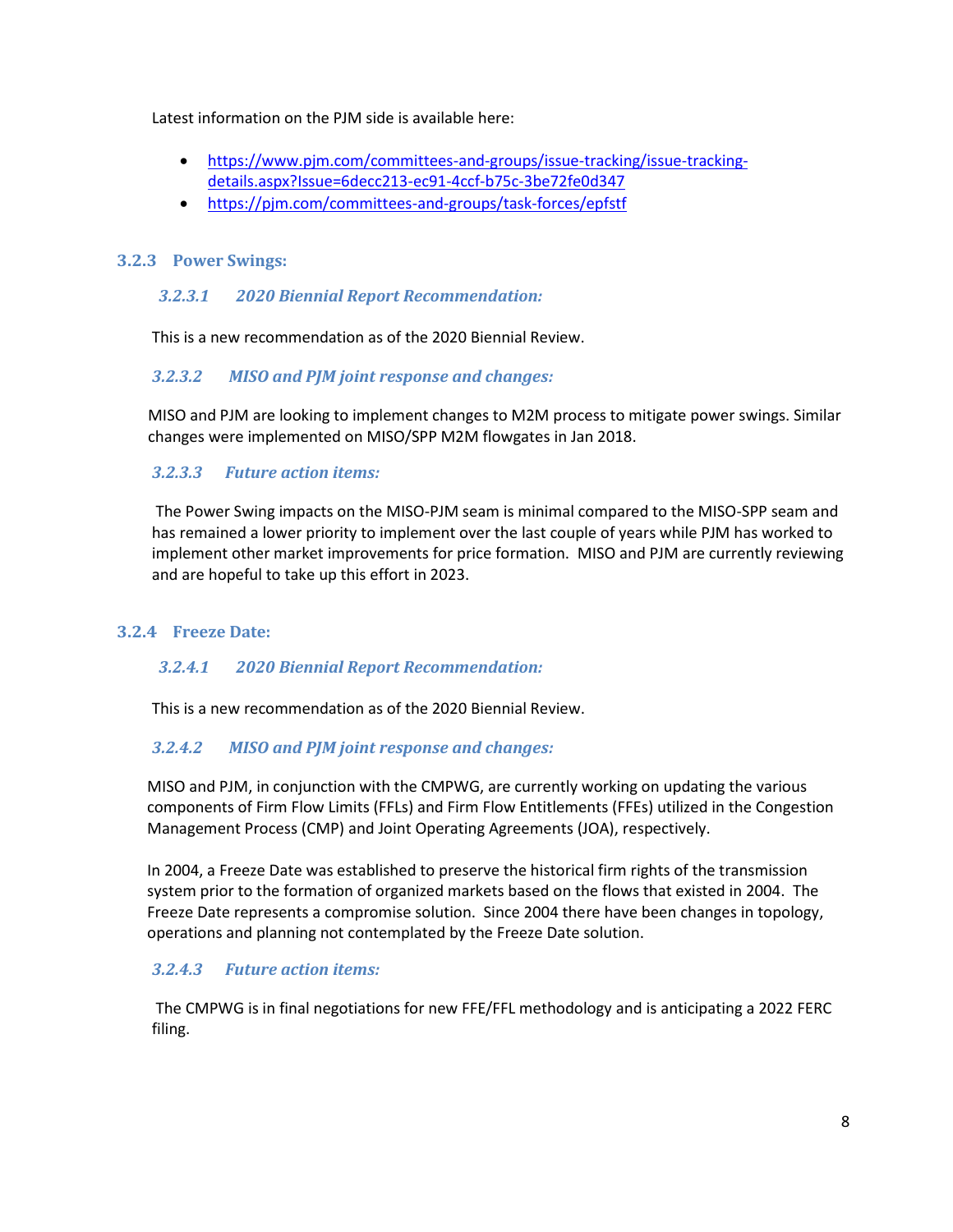#### **3.2.5 TUS:**

#### *3.2.5.1 2020 Biennial Report Recommendation:*

This is a new recommendation as of the 2020 Biennial Review.

#### *3.2.5.2 MISO and PJM joint response and changes:*

Enhance the MISO-PJM Transmission Upgrade Study process to account for entitlements associated with approved PJM and/or MISO transmission upgrades.

#### *3.2.5.3 Future action items:*

This item was related to a specific PJM customer request for guaranteed entitlement Rights on transmission upgrades. MISO cannot support this request and the issue has closed. No enhancements are anticipated at this point.

#### **3.2.6 Constraint Relaxation:**

#### *3.2.6.1 2020 Biennial Report Recommendation:*

This is a new recommendation as of the 2020 Biennial Review.

## *3.2.6.2 MISO and PJM joint response and changes:*

MISO and PJM are drafting JOA language changes and developing software implementations that will change how Constraint Relaxation Logic is applied in the real-time Market-to-Market coordination process. These changes are expected to be effective in Q1 of 2020.

## *3.2.6.3 Future action items:*

This item is complete, Constraint Relaxation was disabled on MISO-PJM M2M flowgates on 7/13/2020

#### **3.2.7 M2M Flowgate Criteria:**

#### *3.2.7.1 2020 Biennial Report Recommendation:*

This is a new recommendation as of the 2020 Biennial Review.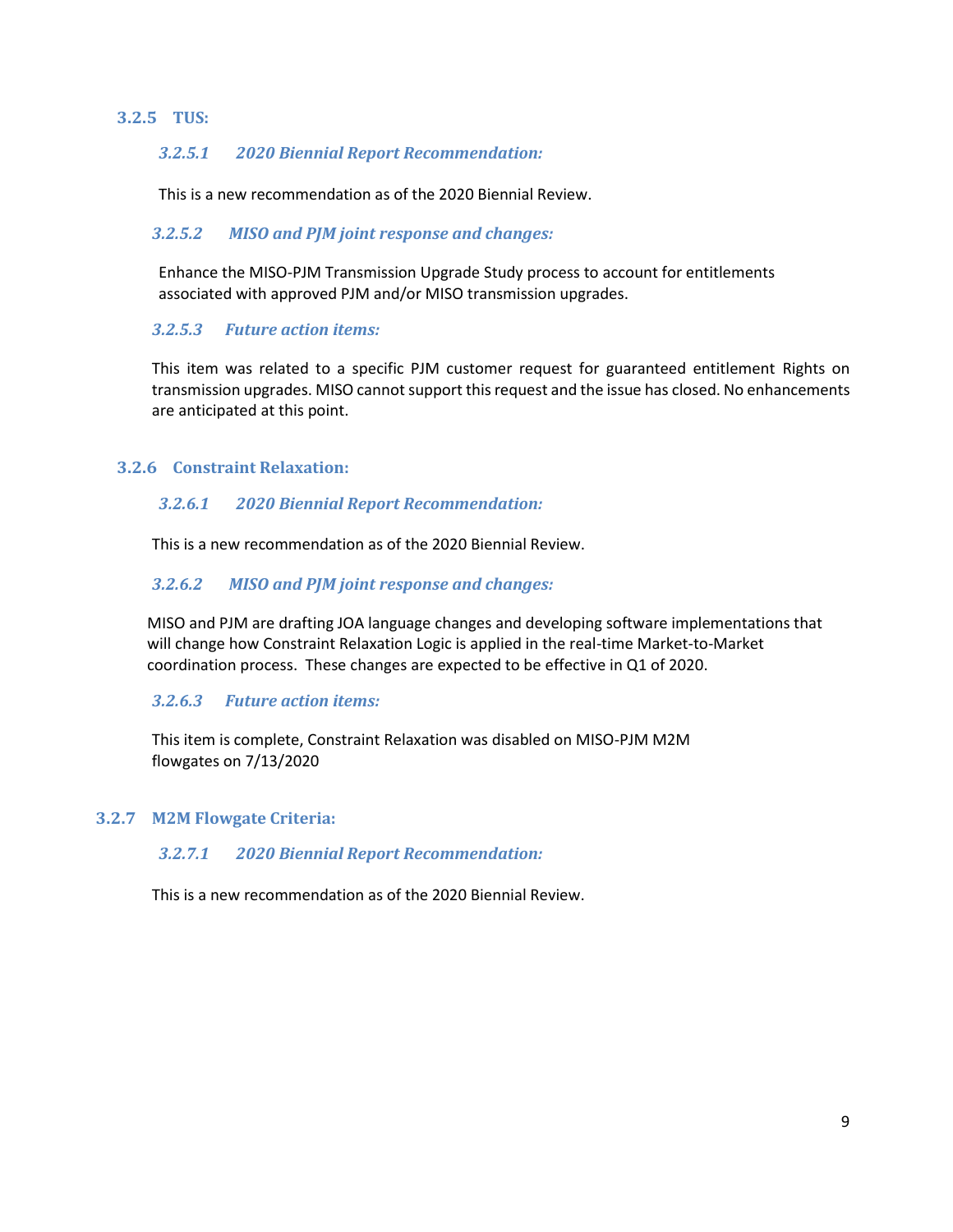# *3.2.7.2 MISO and PJM joint response and changes:*

In its 2019 SOM Report, the MISO IMM recommended that MISO improve the testing criteria for defining Market-to-Market constraints. The original intent of the M2M testing criteria was to identify constraints that will benefit from M2M coordination or for which the NMRTO's market flows are a substantial contributor to the congestion. Coordinating on such constraints improve price signals in the NMRTO area and lower the cost of managing congestion. However, the tests are not optimal in identifying constraints that would benefit from coordination because they do not consider the economic relief the NMRTO will likely have available. Accordingly, we recommend that MISO work with PJM and SPP to introduce a test based on the available flow relief that can be provided by the NMRTO.

MISO currently lists this project recommendation as on hold with a Low on the MISO Integrated Roadmap. This project is a lower priority and has not progressed as neither MISO nor our Seams partners (SPP/PJM) have the resources to address this item at this time.

# *3.2.7.3 Future action items:*

The expectation is once Freeze Date work winds down, MISO along with SPP and PJM will pick this item up. Earliest projection is Q3 of 2022 dependent on Freeze Data project impacts.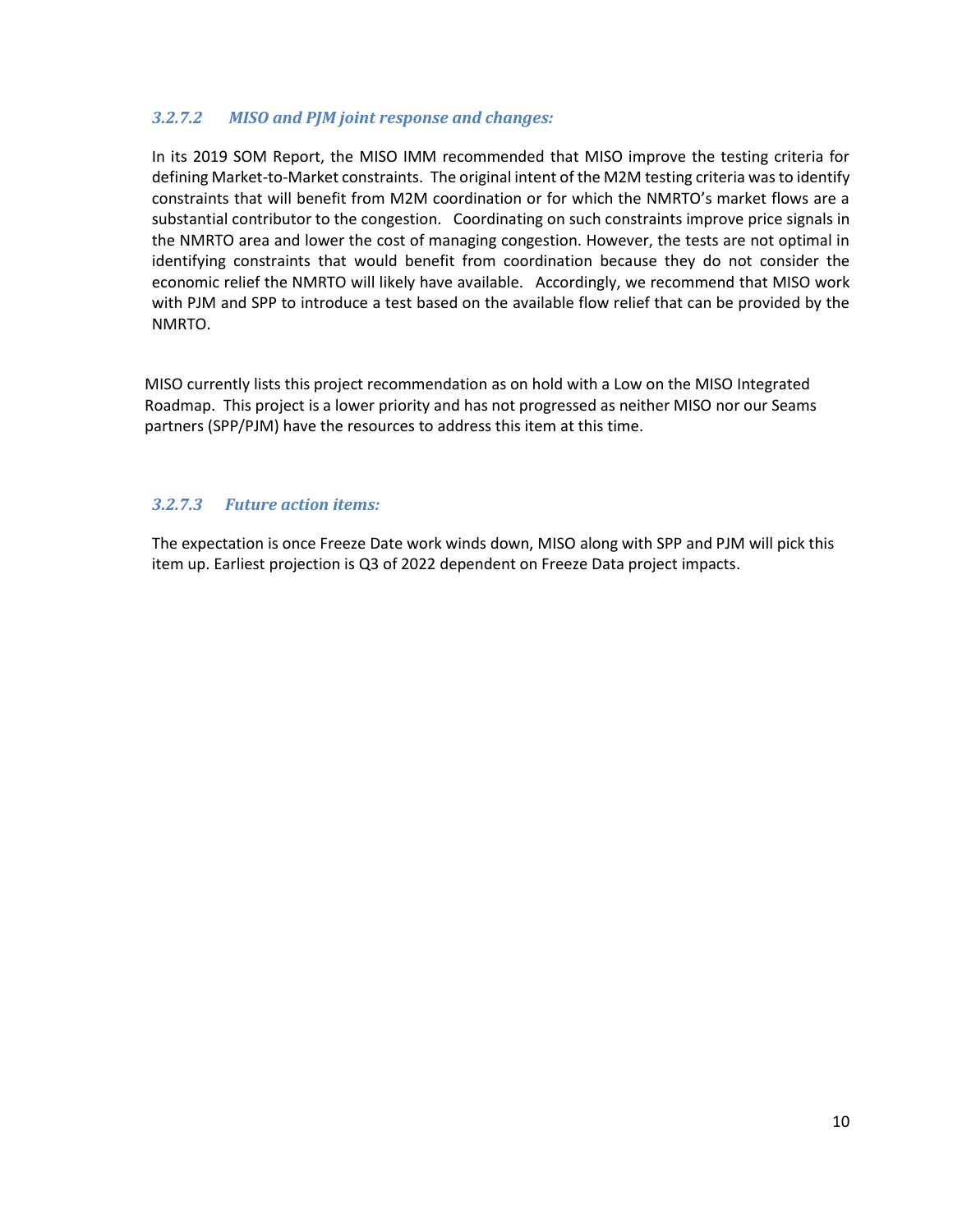# 4. FERC Filings

This section includes FERC fillings that directly impact MISO-PJM Market-to-Market process.

# **4.1 Summary**

| <b>No</b>               | <b>FERC Order</b>        | <b>Description</b>                                                                                                                                                                                                                                                                                                                                                                                                                                                                                                                                                                                                                                                                  | <b>Status</b>                                                                                                                |
|-------------------------|--------------------------|-------------------------------------------------------------------------------------------------------------------------------------------------------------------------------------------------------------------------------------------------------------------------------------------------------------------------------------------------------------------------------------------------------------------------------------------------------------------------------------------------------------------------------------------------------------------------------------------------------------------------------------------------------------------------------------|------------------------------------------------------------------------------------------------------------------------------|
| $\mathbf{1}$            | ER20-34<br>ER20-648      | PJM and MISO have jointly filed to revise section 7<br>of the PJM-MISO JOA which prescribes how MISO<br>and PJM handle insufficient redispatch. These<br>changes default a given RTO to price flowgates at<br>their constraint penalty factor when the given RTO<br>cannot provide sufficient redispatch in real-time.<br>This effectively removes the concept of constraint<br>relaxation within the Market-to-Market process.                                                                                                                                                                                                                                                     | <b>Filed December</b><br>19, 2019.<br>Effective July 13,<br>2020                                                             |
| $\overline{2}$          | RM05-5-029<br>RM05-5-030 | <b>NAESB WEQ Version 3.3</b>                                                                                                                                                                                                                                                                                                                                                                                                                                                                                                                                                                                                                                                        | <b>Compliance filing</b><br>for cybersecurity<br>and PFV standards<br>due March 2,<br>2022<br>Implementation<br>June 2, 2022 |
| $\overline{\mathbf{3}}$ |                          | Freeze Date - Working with the CMPWG, MISO and<br>PJM are working on updating the various components<br>of Firm Flow Limits (FFLs) and Firm Flow Entitlements<br>(FFEs) utilized in the Congestion Management Process<br>(CMP) and Joint Operating Agreements (JOA),<br>respectively.<br>In 2004, a Freeze Date was established to preserve the<br>historical firm rights of the transmission system prior<br>to the formation of organized markets based on the<br>flows that existed in 2004. The Freeze Date<br>represents a compromise solution. Since 2004 there<br>have been changes in topology, operations and<br>planning not contemplated by the Freeze Date<br>solution. | <b>TBD</b>                                                                                                                   |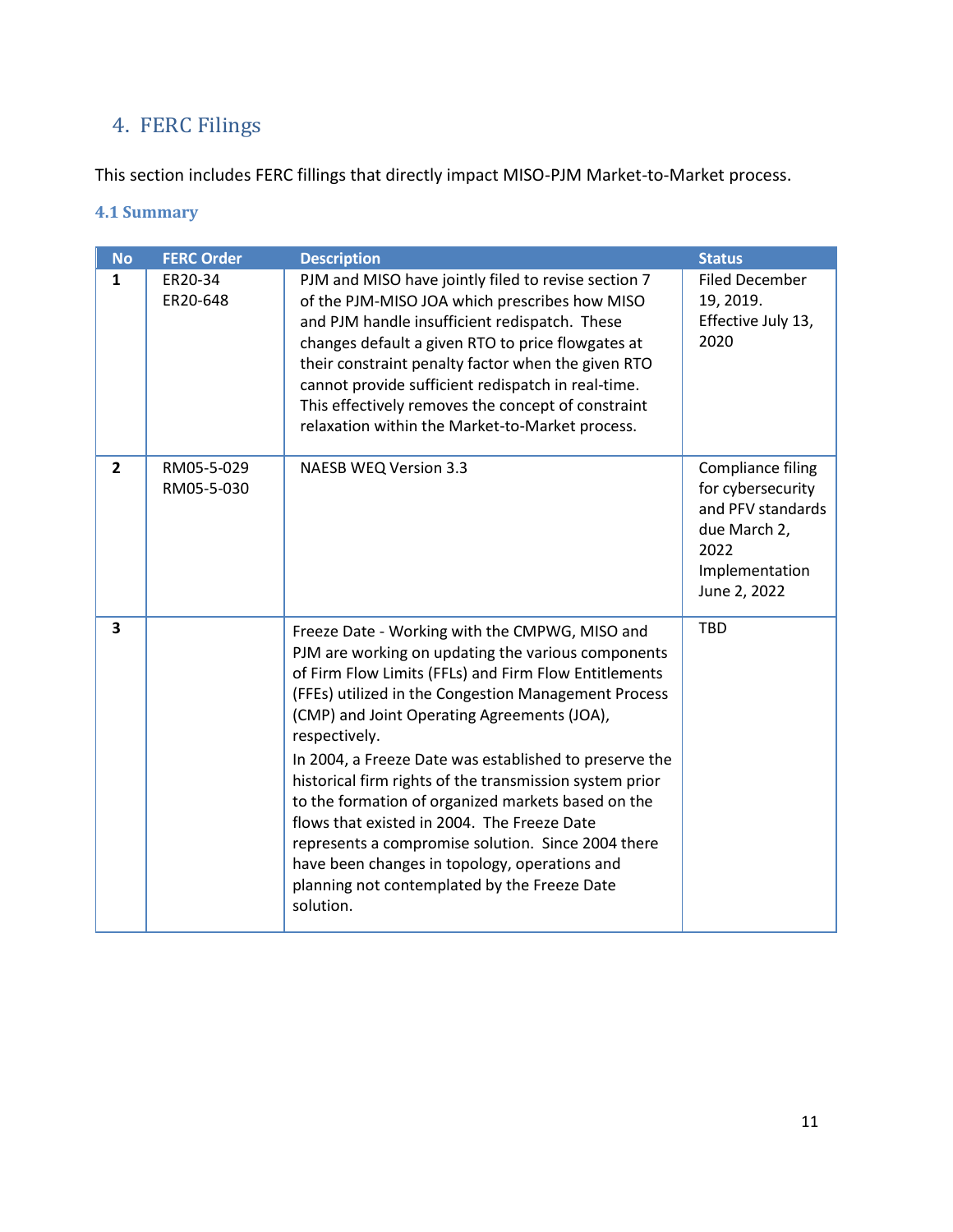## **4.2 Discussion**

Each of the orders listed above were initiated to ensure consistency and enhance coordination between both RTOs.

1. Constraint Penalty Factor Changes - ER20-647 & ER20-648

PJM and MISO have jointly filed to revise section 7 of the PJM-MISO JOA which prescribes how MISO and PJM handle insufficient redispatch. These changes default a given RTO to price flowgates at their constraint penalty factor when the given RTO cannot provide sufficient redispatch in real-time. This effectively removes the concept of constraint relaxation within the Market-to-Market process. If operational issues arise, however, the RTOs can mutually agree to re-enable constraint relaxation and Shadow Price convergence logic will continue to apply in this operating mode.

Effective date: July 13, 2020

#### 2. PFV - NAESB WEQ Version 3.3 Standards

Per the latest approved v3.3 NAESB Standards, Parallel Flow Visualization will be implemented on 6/2/2022. Parallel Flow Visualization enhances the curtailment priorities assigned by the IDC under a TLR by incorporating GTL impacts and Intra-BA Transactions based on real-time information, in conjunction with Interchange Transactions. In addition to OATT compliance filings, the CMPWG entities will need to submit CMP language changes that comply with the new standards."

#### 3. Freeze Date

Working with the CMPWG, MISO and PJM are working on updating the various components of Firm Flow Limits (FFLs) and Firm Flow Entitlements (FFEs) utilized in the Congestion Management Process (CMP) and Joint Operating Agreements (JOA), respectively.

In 2004, a Freeze Date was established to preserve the historical firm rights of the transmission system prior to the formation of organized markets based on the flows that existed in 2004. The Freeze Date represents a compromise solution. Since 2004 there have been changes in topology, operations and planning not contemplated by the Freeze Date solution.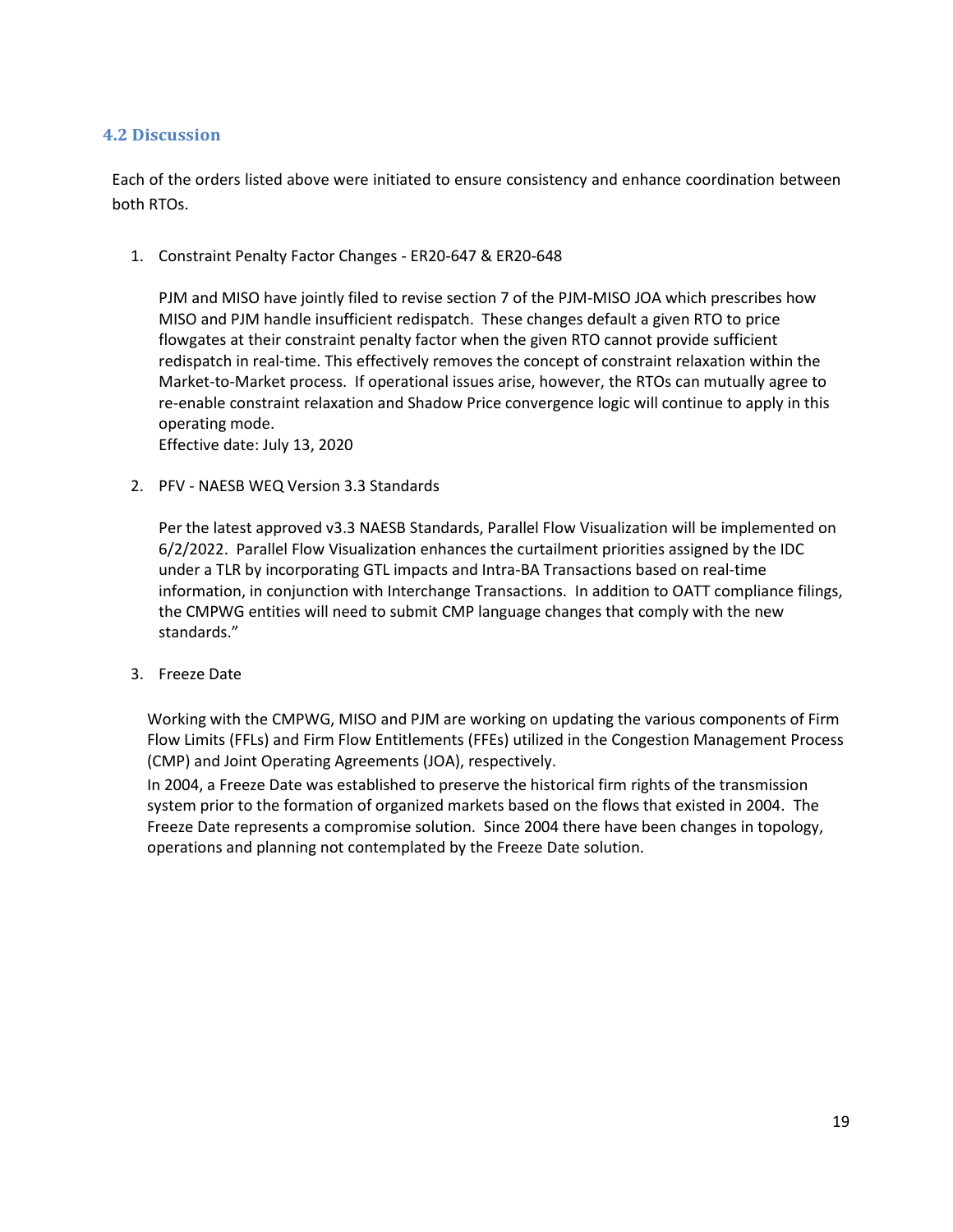# 5. Summary

MISO and PJM have completed our fifth biennial review per docket EL10-45-000, documenting the progress made from the initial recommendations stemming from the baseline review as well as additional recommendations identified by both parties as processes continue to evolve.

MISO and PJM continue to strive in communication excellence and full compliance of their Joint Market Agreement. In dedication to this agreement, PJM and MISO have continued to utilize weekly coordination calls to address any weekly coordination issues, as well as monthly calls that address high-priority items and longer-term planning.

Going forward, MISO and PJM are working towards discussing and implementing significant ideas and improvements recommended through the Joint and Common Market (JCM) efforts to enhance the Market to Market process:

- a. Implementing Power Swings Mitigation software for better M2M coordination
- b. Price Formation
- c. Freeze Date Solution
- d. PFV
- e. M2M Flowgate Criteria

MISO and PJM have worked diligently in addressing and implementing the recommendations outset in the Baseline Review. As more opportunities for improvement exist, both parties are committed to improving their adherence to the JOA through an evolving and enhanced communication process.